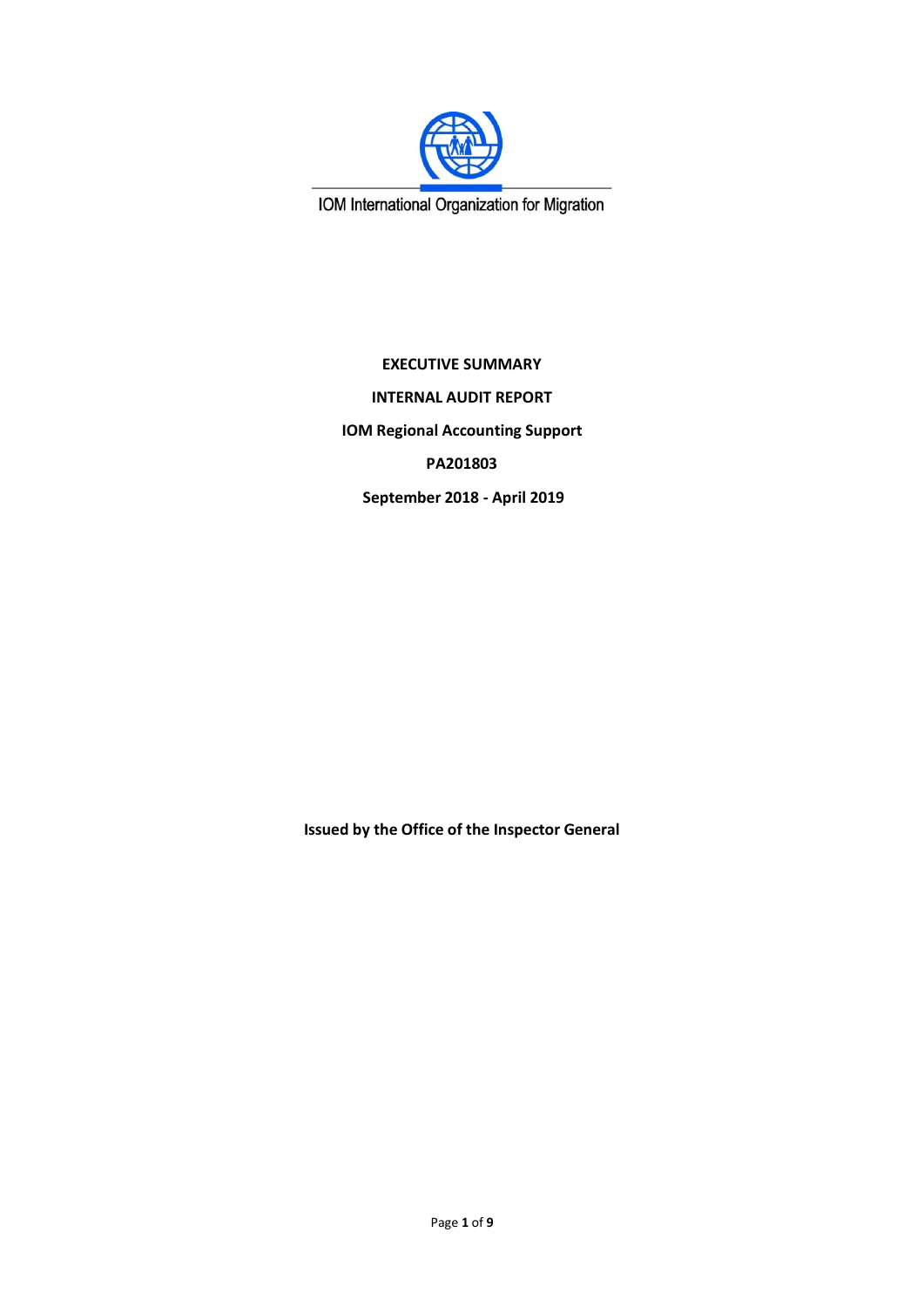# **Report on the Audit of IOM Regional Accounting Support Executive Summary Audit File No. PA201803**

The IOM Office of the Inspector General (OIG) conducted an internal audit of Regional Accounting Support functions of Panama and Manila Financial Services from September 2018 to April 2019. The internal audit aimed to assess adherence to financial and administrative procedures in conformity with IOM's regulations and rules and the implementation of and compliance with its internal control system.

Specifically, the audit assessed the risk exposure and risk management of the Regional Accounting Support activities in order to ensure that these are well understood and controlled by the Chief Accounting and respective Chief/Head of Regional Accounting Support functions within the Administrative Centres in Manila and Panama and staff involved in the processes. Selected samples from the following areas were reviewed:

- a. Management and Administration
- b. Personnel
- c. Degree of integrity and completeness of IOM accounts
- d. Compliance with IOM financial rules and IPSAS requirements
- e. Regional Accounting Support functions, accountability, and compliance as per Terms of Reference

The audit covered the RAS operations from January 2017 to December 2018.

Because of the concept of selective testing of data and inherent limitation of the internal audit work, there is no guarantee that all matters of significance to IOM will be discovered by the internal audit. It is the responsibility of the management of the functions involved to establish and implement internal control systems to assure the achievement of IOM's objectives in operational effectiveness and efficiency, reliable financial reporting and compliance with relevant laws, regulations, and policies. It is also the responsibility of the management of the functions involved to determine whether the areas the internal audit covered, and the extent of verification or other checking included are adequate for their respective purposes. Had additional procedures been performed, other matters might have come to internal audit attention that would have been reported.

The internal audit was conducted in accordance with the Charter of the Office of the Inspector General and in general conformance with the *International Standards for the Professional Practice of Internal Auditing.*

#### **Overall audit rating**

OIG assessed Regional Accounting Support as **partially effective** which means that "while the design of controls may be largely correct in that they treat most of the root causes of the risk, they are not currently very effective. Or, some of the controls do not seem correctly designed in that they do not treat root causes, and those that are correctly designed are operating effectively."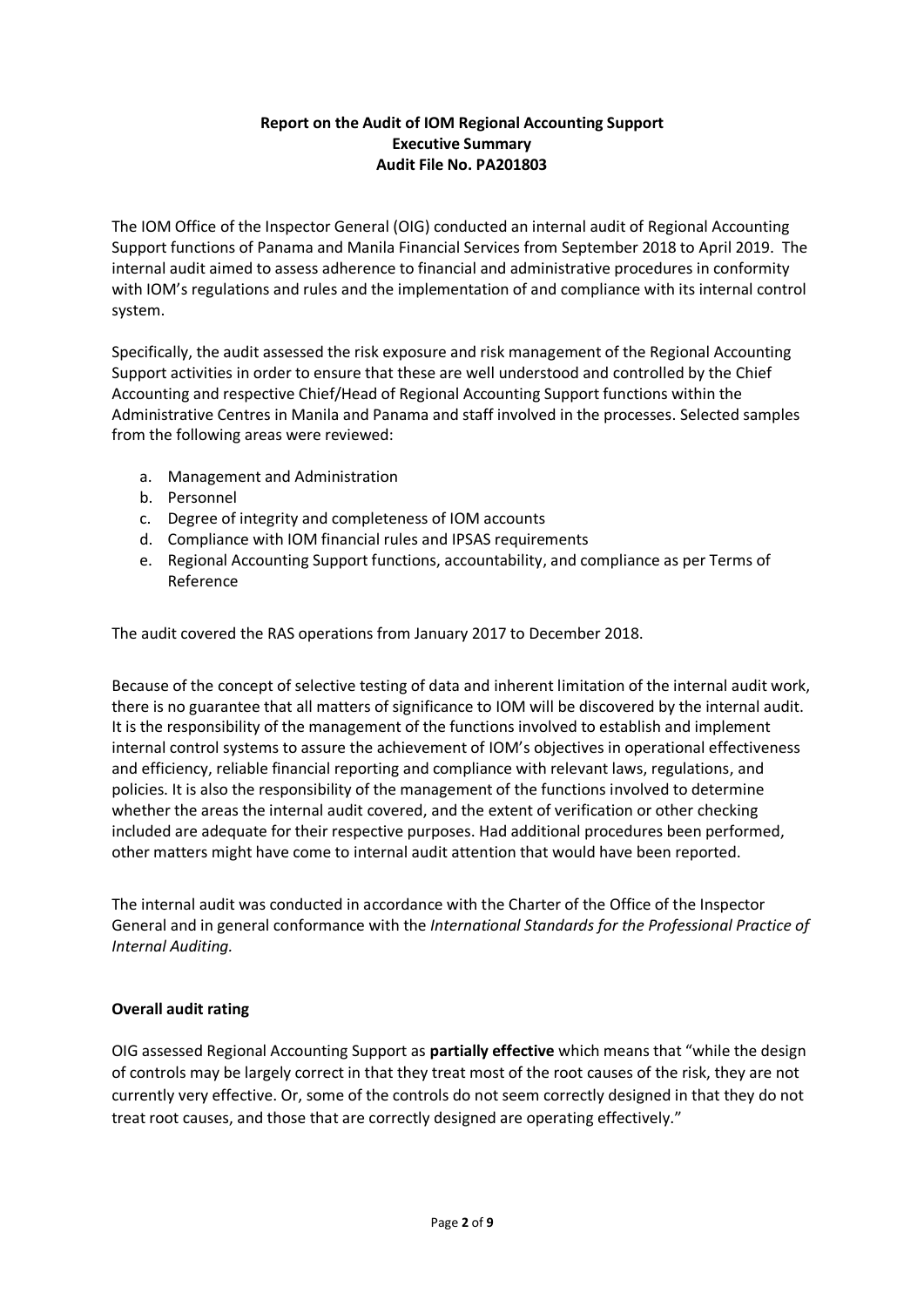The rating was based on weaknesses noted in the following areas:

- 1. Financial management
- 2. Strategic plan
- 3. Organizational structure
- 4. Escalation mechanism
- 5. Project balance review process
- 6. Capitalization of leasehold improvements
- 7. Periodic checklist review
- 8. Regional accountant terms of reference

#### **Positive Observations**

Manila Financial Services implemented a 100 per cent home-based operations should the Business Continuity Plan is activated. Furthermore, if home-based is not feasible, Regional Accounting Support in Panama was identified for donor reporting back-up plan.

## **Key recommendations**: **Total = 17; Very High Priority = 1; High Priority = 7; Medium Priority = 8; Low Priority = 1**

Recommendations made during the internal audit fieldwork and in the report aim to equip the departmental managers and staff to review, evaluate and improve their own internal control and risk management systems over the Regional Accounting Support processes.

#### **Very High Priority Recommendation**

Prompt action is required within one month to ensure that processes will not be critically disrupted, and IOM will not be *critically* adversely affected in its ability to achieve its strategic and operational objectives.

There is one (1) very high recommendation in Management and Administration, as follows:

 $\circ$  Empower and mobilize the resources involved in financial management, with focus on the oversight role of Resource Management Officers and Senior Regional Resource Management Officers.

#### **High Priority Recommendations**

For the high priority recommendations, prompt action is required within three months to ensure that IOM will not be adversely affected in its ability to achieve its strategic and operational objectives.

There are seven (7) priority recommendations consisting of: two (2) recommendations in Management and Administration, one (1) recommendation each in Degree of integrity and completeness of IOM accounts and in Regional Accounting Support functions, accountability and compliance as per terms of reference, and three (3) recommendations in Compliance with IOM financial rules and IPSAS requirements. These are as follows: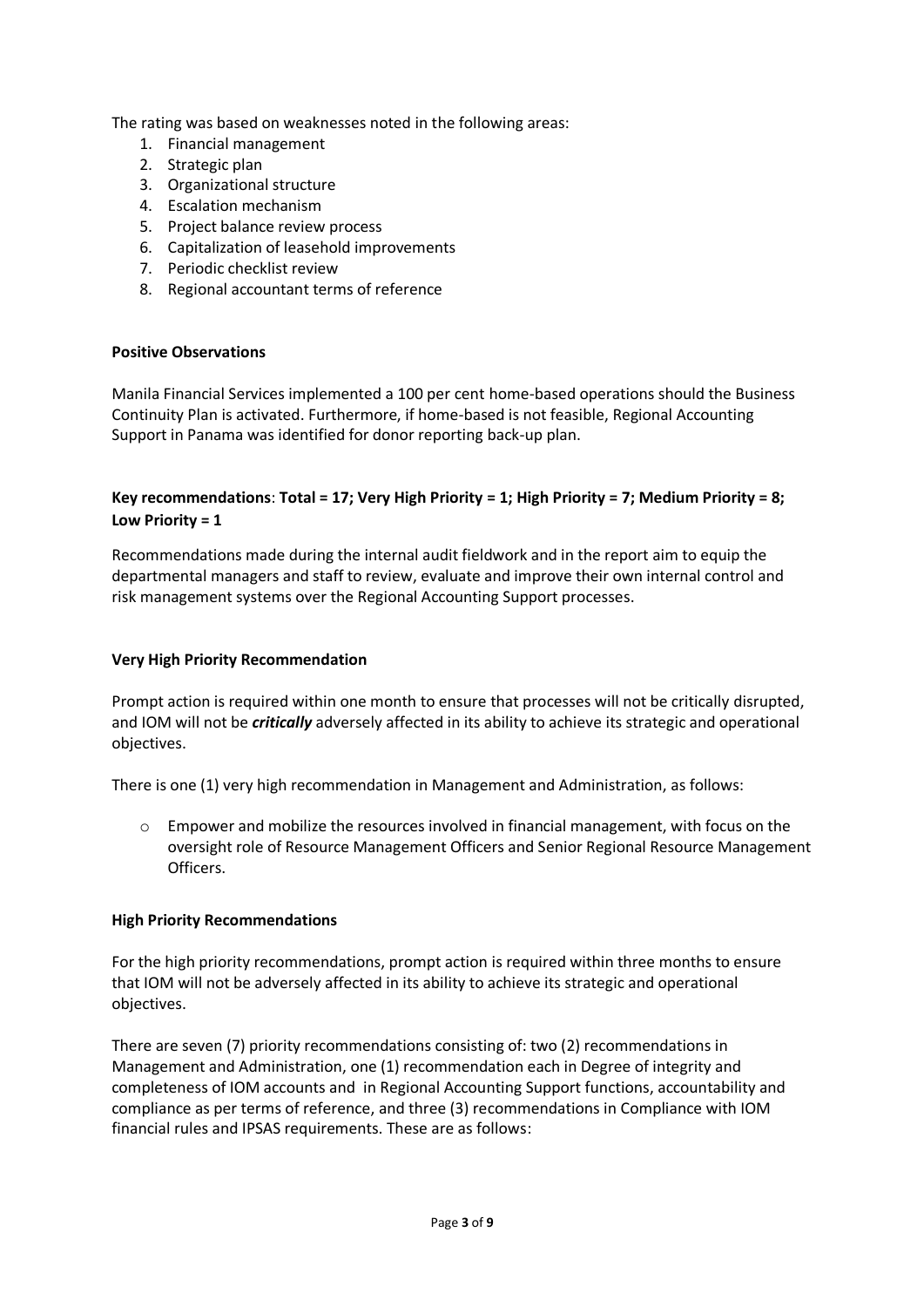- o Prioritize the finalization of the strategic plan for accounting and financial reporting function.
- o Revisit the management structures and workload distributions between the two administrative centres.
- o Review the existing checklist, follow-up, and escalation processes.
- $\circ$  Implement stricter oversight of project closure accounting to avoid delays in timely donor reporting.
- o Further enhance compliance with IOM accounting policies and IPSAS requirements related to accounting for leasehold improvements.
- o Consider automating some of the review process and establish standard operating procedures to align the reviews with the new Financial Management Rules and Procedures.
- o Simplify and standardize the terms of reference and ensure staff are aware of their roles and responsibilities in guiding Country Offices on IPSAS compliance.

There are 8 Medium priority recommendations consisting of: 3 recommendations in Management and Administration, 2 recommendations in Personnel, and 3 recommendations in Degree of integrity and completeness of IOM accounts which need to be addressed by the units involved within one year to ensure that such weaknesses in controls will not moderately affect Regional Accounting Support's ability to achieve its entity or process objectives.

The Low priority recommendation (not included in this Executive Summary) has been discussed directly with management and actions have been initiated to address them.

### **Management comments and action plans**

All 17 recommendations were accepted. Management of the units involved is in the process of implementation. Comments and/or additional information provided have been incorporated in the report, where appropriate.

This report is intended solely for information and should not be used for any other purpose.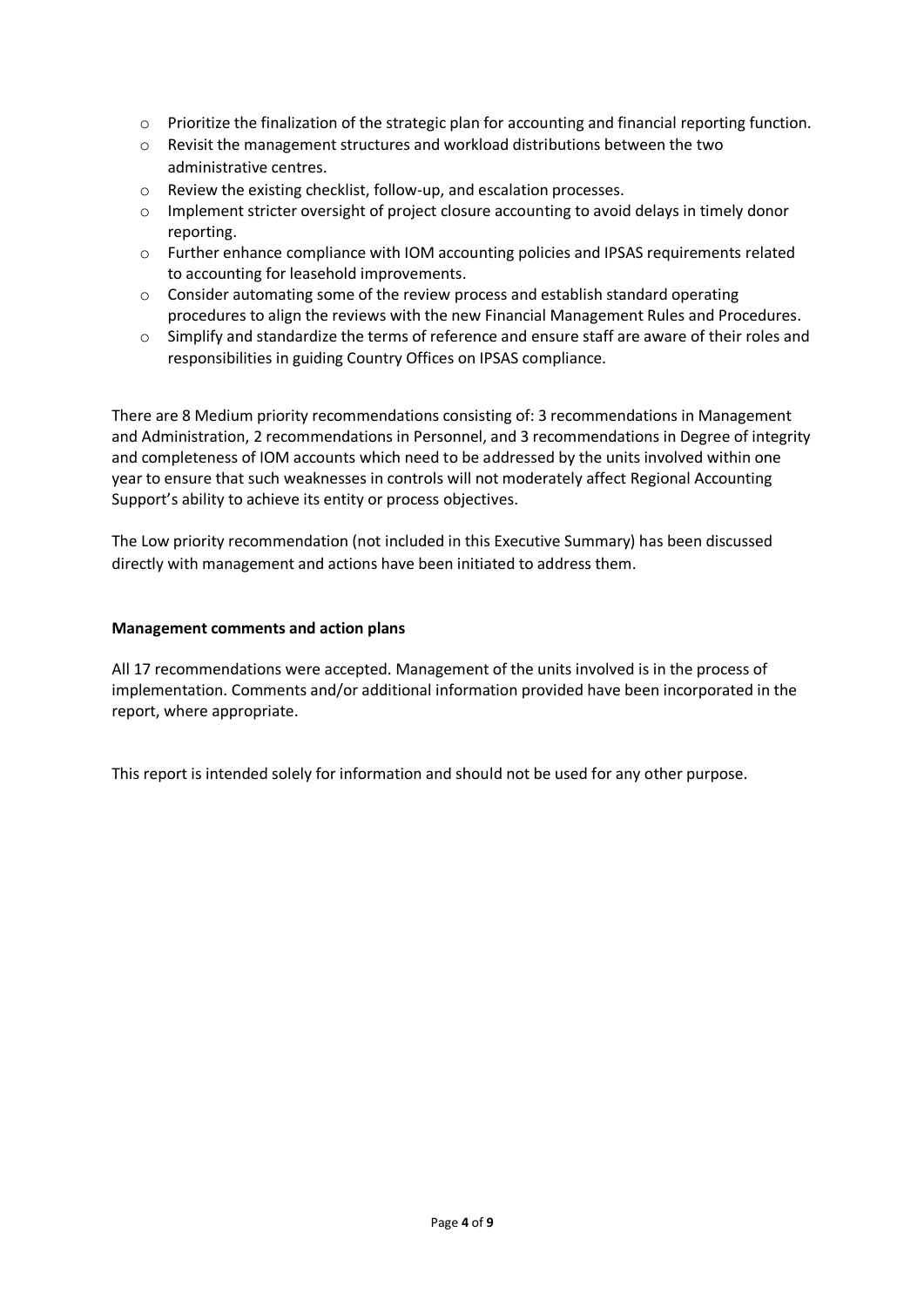## **International Organization for Migration Office of the Inspector General**

### **I. About the IOM Regional Accounting Support function**

The audit of the Regional Accounting Support functions was done in Manila Financial Services, Manila, Philippines and in Panama Administrative Centre from September 2018 to April 2019.

### **II. Scope of the Audit**

### **1. Objective of the Audit**

The internal audit was conducted in accordance with the Charter of the Office of the Inspector General and in general conformance with the *International Standards for the Professional Practice of Internal Auditing.* The focus of the audit was adherence to financial and administrative procedures in conformity with IOM's rules and regulations and the implementation of and compliance with its internal control and risk management system.

### **2. Scope and Methodology**

In compliance with Internal Audit standards, attention was paid to the assessment of risk exposure and the risk management of the Regional Accounting Support functions, in order to ensure that these are well understood and controlled by the Chief Accounting and respective Chief/Head of Regional Accounting Support within the Administrative Centres in Manila and Panama and staff involved in the processes. Recommendations made during the internal audit fieldwork and in the report aim to equip the departmental managers and staff to review, evaluate and improve their own internal control and risk management systems.

#### **III. Audit Conclusions**

## **1. Overall Audit Rating**

OIG assessed Regional Accounting Support as **partially effective** which means that "while the design of controls may be largely correct in that they treat most of the root causes of the risk, they are not currently very effective. Or, some of the controls do not seem correctly designed in that they do not treat root causes, and those that are correctly designed are operating effectively."

## **2. Positive Observations**

Manila Financial Services implemented a 100 per cent home-based operations should the Business Continuity Plan is activated. Furthermore, if home-based is not feasible, Regional Accounting Support in Panama was identified for donor reporting back-up plan.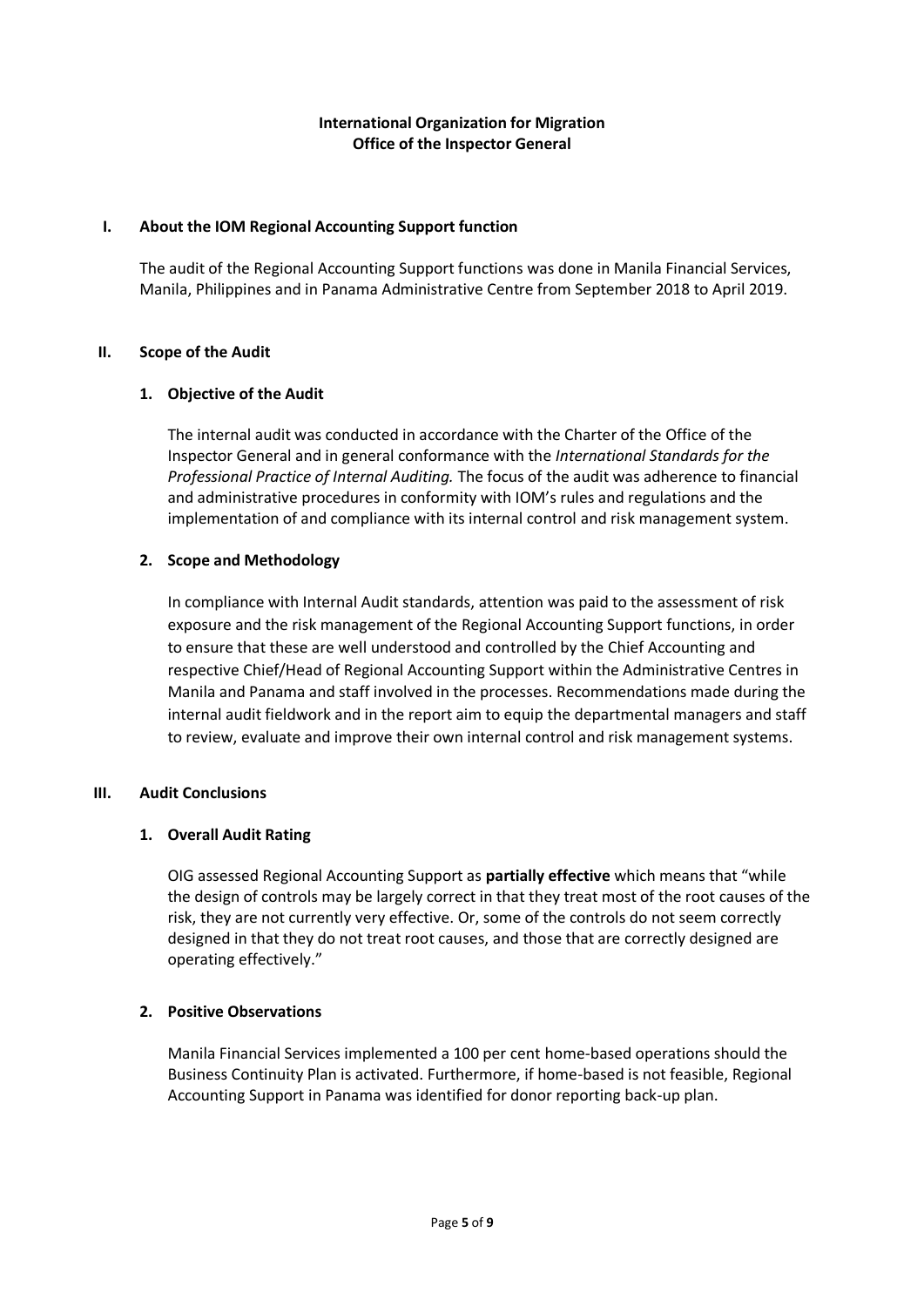### **IV. Key Findings and Very High and High Priority Recommendations**

- I. Very High Priority Recommendations
	- 1. Financial Management

 Based on the field audit results from recurring Internal Audit assignments, the level of knowledge of Resource Management Officers in financial management is in need of strengthening. In addition, the reporting by Senior Regional Resource Management Officers can be further enhanced.

Very High Priority Recommendation:

- $\circ$  Empower and mobilize the resources involved in financial management, with focus on the oversight role of Resource Management Officers and Senior Regional Resource Management Officers.
- II. High Priority Recommendations
	- 1. Strategic Plan

The draft strategic plan for the accounting and financial reporting functions is yet to be finalized and formalized awaiting alignment with IOM overall business transformation and strategy.

High Priority Recommendation:

- $\circ$  Prioritize the finalization of the strategic plan for accounting and financial reporting function.
- 2. Organizational structure

Regional Accounting Support in Panama has a different structure compared to Regional Accounting Support in Manila. There were inconsistencies in the positions and workload distributions between the two administrative centres.

High Priority Recommendations:

- $\circ$  Revisit the management structures and workload distributions between the two administrative centres.
- 3. Escalation mechanism

The quarterly summary office performances by region provided to each of the different Regional Offices showed discrepancies in the information provided by Regional Accounting Support to the Regional Offices and Accounting Division. There is also no effective escalation mechanism in place to systematically address the concerns of the Country Offices and follow up on resolutions.

High Priority Recommendation:

- o Review the existing checklist, follow-up, and escalation processes.
- 4. Project balance review process Final reports on project balances are endorsed but there were delays observed in closing some project accounts in the system.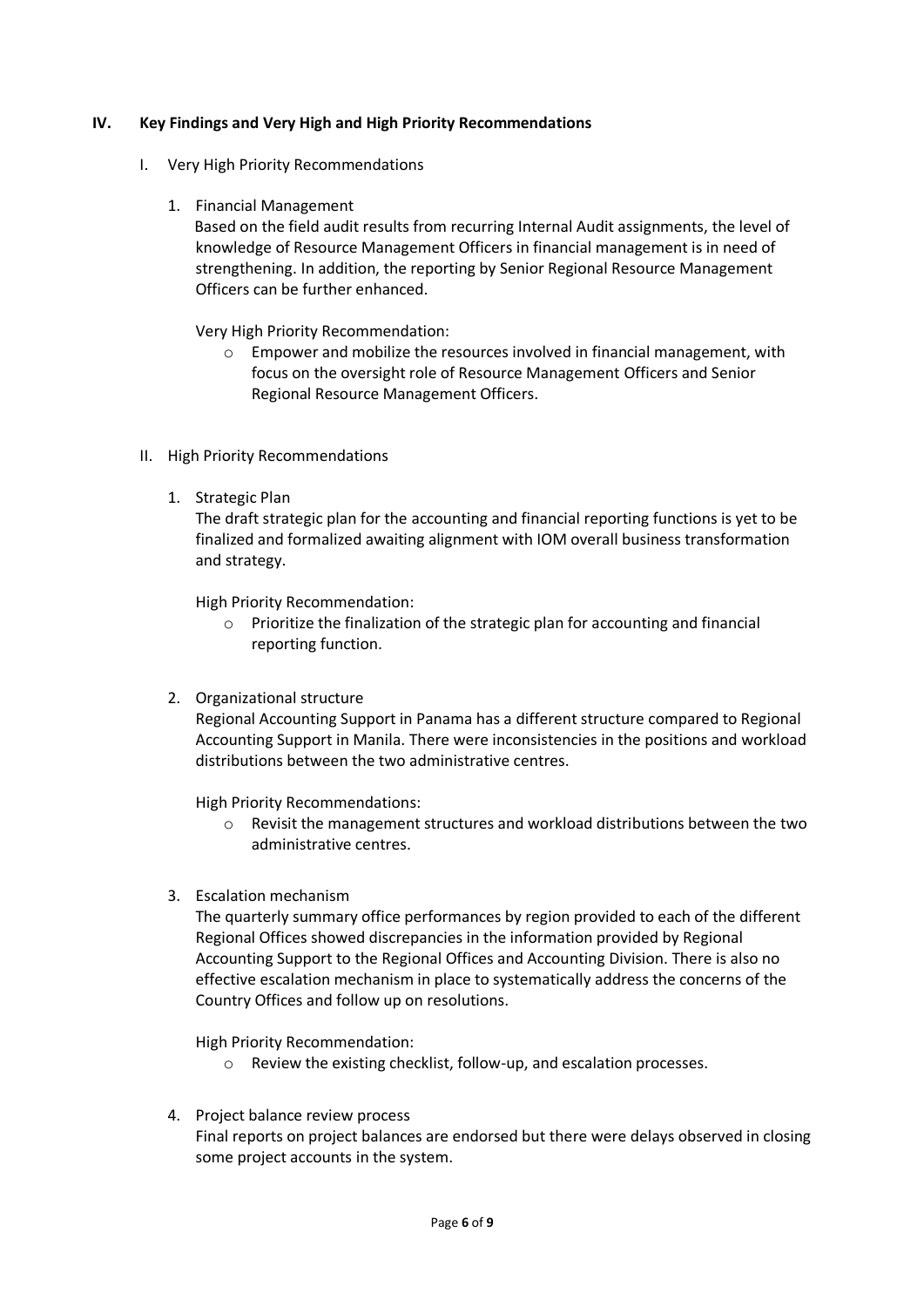High Priority Recommendation:

- o Implement stricter oversight of project accounting closures to avoid delays in donor reporting.
- 5. Capitalization of leasehold improvements Not all leasehold improvements by IOM offices are capitalized in compliance with IOM's accounting policies and IPSAS requirements.

High Priority Recommendation:

- o Enhance compliance with IOM accounting policies and IPSAS requirements related to leasehold improvements.
- 6. Periodic checklist review

The Regional Accounting Support periodic checklist review process is focused on periodend open items and account balances, and not on transaction level compliance of the Country Offices.

High Priority Recommendation:

- o Consider automating some of the reviews process and update standard operating procedures to align the reviews with the new Financial Management Rules and Procedures.
- 7. Regional accountant terms of reference

The terms of reference of the Regional Accountant are extensive, however, some information needs to be updated. Further, the role in guiding Country Offices on IPSAS compliance was not properly perceived by all staff.

High Priority Recommendation:

o Simplify and standardize the terms of reference and ensure staff are aware of their roles and responsibilities in guiding Country Offices on IPSAS compliance.

*Management agreed with the recommendations and is implementing them.*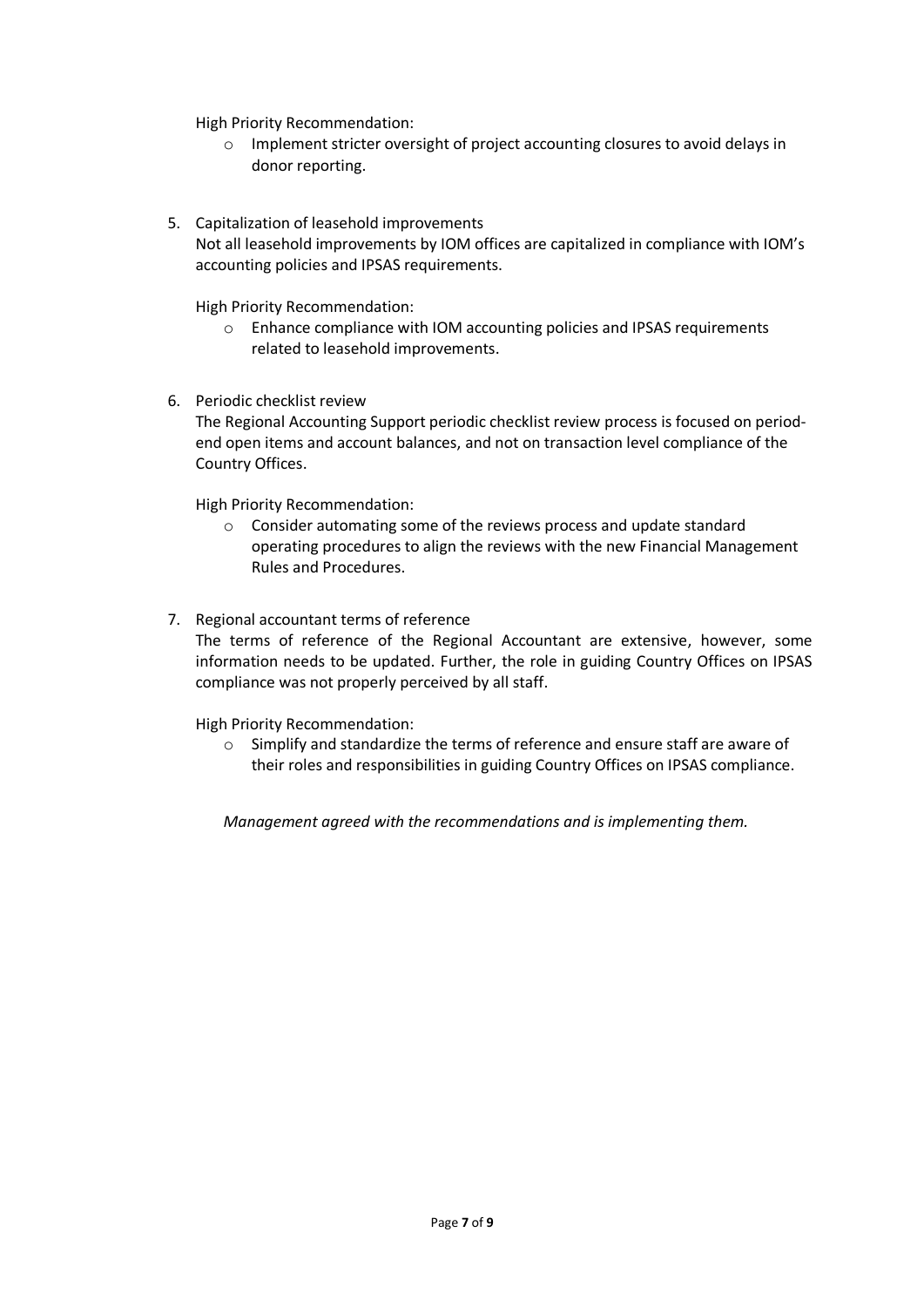#### **ANNEXES**

### **Definitions**

The overall adequacy of the internal controls, governance, and management processes, based on the number of audit findings and their risk levels:

| <b>Descriptor</b>                                                                                                                                                                                                                                                                                                                                        | Guide                                                                                                                                                                                                                   |  |
|----------------------------------------------------------------------------------------------------------------------------------------------------------------------------------------------------------------------------------------------------------------------------------------------------------------------------------------------------------|-------------------------------------------------------------------------------------------------------------------------------------------------------------------------------------------------------------------------|--|
| <b>Fully effective</b>                                                                                                                                                                                                                                                                                                                                   | Nothing more to be done except review and monitor the existing<br>controls. Controls are well designed for the risk, address the root<br>causes and Management believes that they are always effective<br>and reliable. |  |
| <b>Substantially effective</b>                                                                                                                                                                                                                                                                                                                           | Most controls are designed correctly and are in place and<br>effective. Some more work to be done to improve operating<br>effectiveness or Management has doubts about operational<br>effectiveness and reliability.    |  |
| While the design of controls may be largely correct in that they<br>treat most of the root causes of the risk, they are not currently<br><b>Partially effective</b><br>very effective. Or, some of the controls do not seem correctly<br>designed in that they do not treat root causes, those that are<br>correctly designed are operating effectively. |                                                                                                                                                                                                                         |  |
| Largely ineffective                                                                                                                                                                                                                                                                                                                                      | Significant control gaps. Either controls do not treat root causes,<br>or they do not operate at all effectively.                                                                                                       |  |
| Virtually no credible controls. Management has no confidence<br>None or totally<br>that any degree of control is being achieved due to poor control<br>ineffective<br>design and/or very limited operational effectiveness.                                                                                                                              |                                                                                                                                                                                                                         |  |